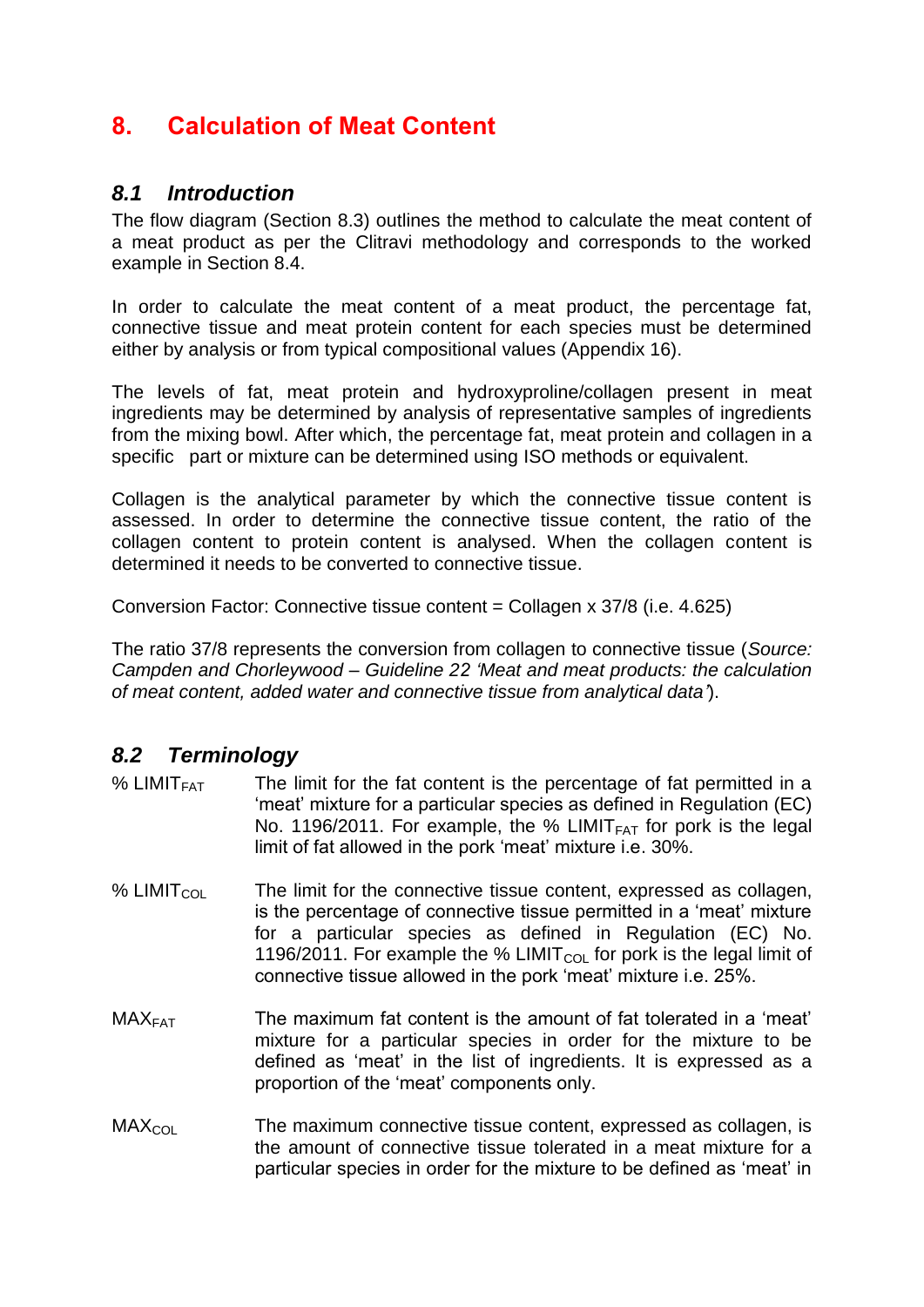the list of ingredients. It is expressed as collagen as a proportion of the 'meat' mixture components only.

- %  $EX_{COL}$  Excess collagen
- %  $EX_{CT}$  Corresponding excess connective tissue
- % EXFAT Excess fat
- MEAT Meat content covered by the definition of meat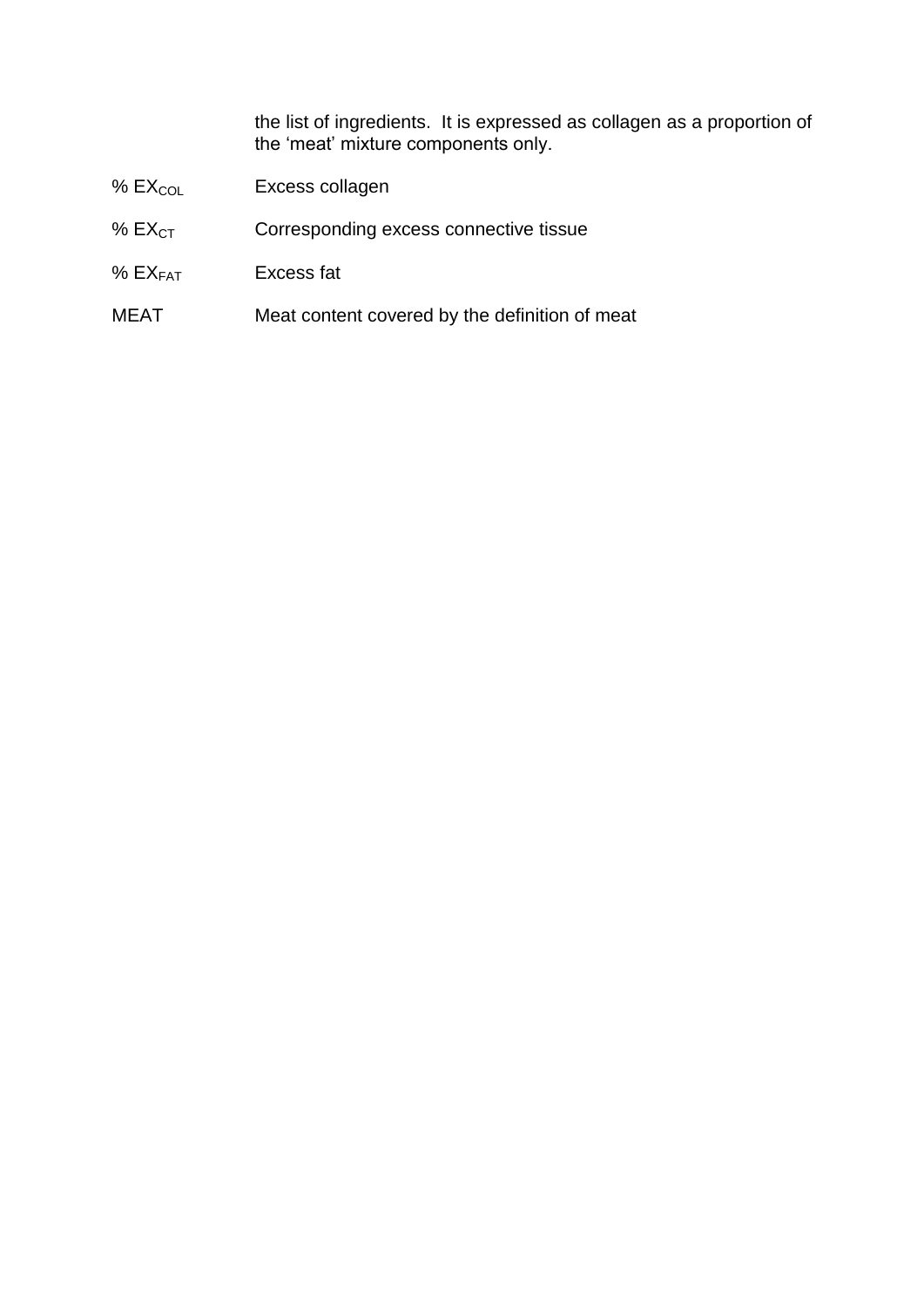# *8.3 Flow Diagram for the Calculation of Meat Content*

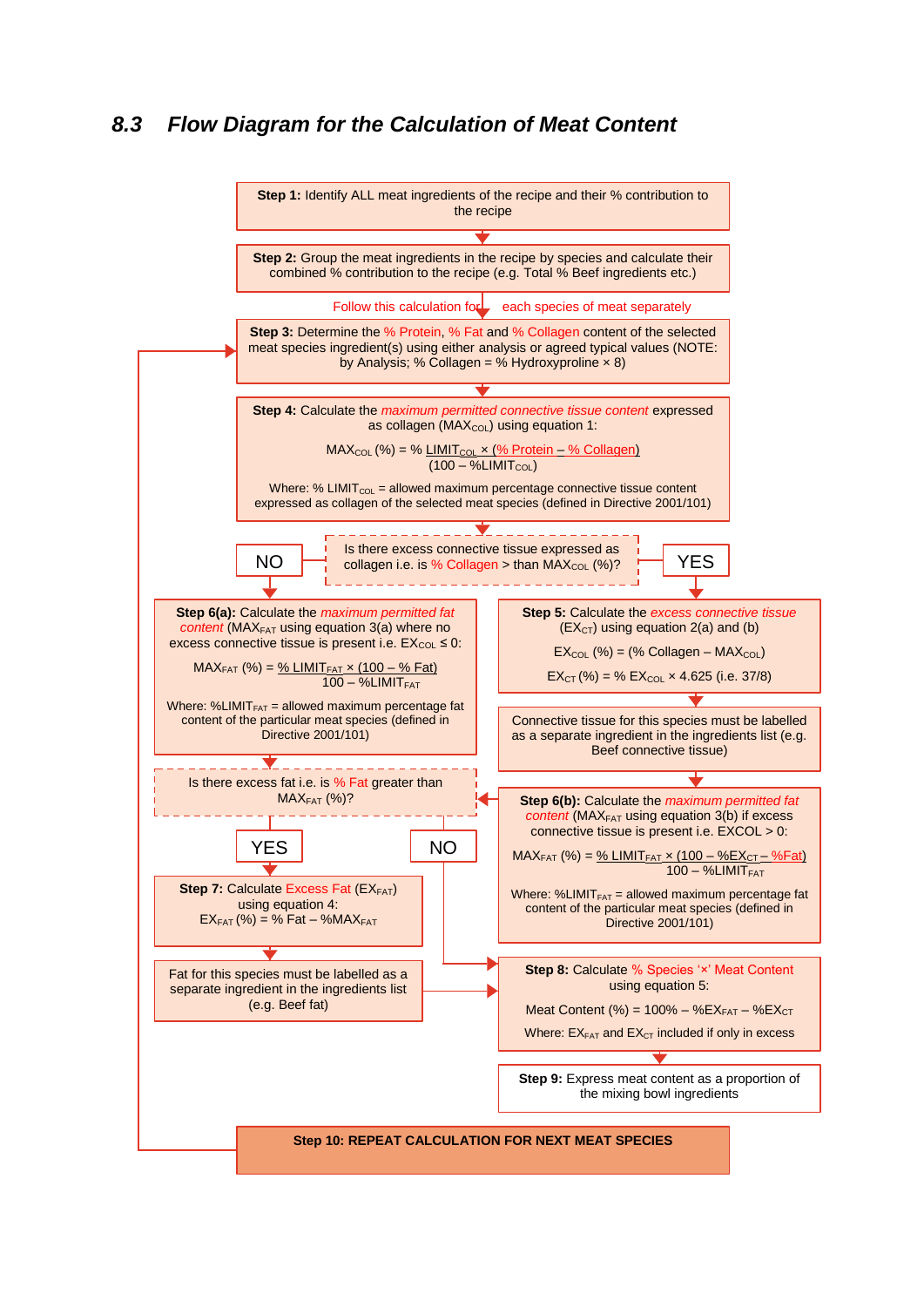# *8.4 Worked Example: Meat Content Calculation - Pork Liver Sausage*

# **Step 1:**

**Determine the product composition at the level of mixing bowl and identify all meat ingredients and their percentage contribution to the recipe**

(a) Recipe at mixing bowl

| Κg    | Ingredient                      | %              |
|-------|---------------------------------|----------------|
| 43.8  | Pork neck, 85VL including rind  | 12             |
| 29.2  | Pork loin, 85VL including rind  | 8              |
| 127.7 | Pork backfat                    | 35             |
| 7.3   | Nitrite salt                    | $\overline{2}$ |
| 36.4  | Pork liver                      | 10             |
| 7.3   | Pork meat extract               | $\overline{2}$ |
| 10.9  | Pork rind less trimmable fat    | 3              |
| 7.3   | Pork gelatine                   | $\overline{2}$ |
| 54.7  | Beef cuts                       | 15             |
| 10.9  | Beef fat                        | 3              |
| 10.9  | Chicken liver                   | 3              |
| 7.3   | Herbs, spices, additives, HVP's | $\overline{2}$ |
| 7.3   | Sodium caseinate                | $\overline{2}$ |
| 3.7   | Pork casing                     | 1              |
|       |                                 |                |

**364.7 Totals 100**

(b) Identify the different meat cuts

| Pork neck, 85VL including rind  | $=$ meat  |              | 12% |
|---------------------------------|-----------|--------------|-----|
| Pork loin, 85VL including rind  | $=$ meat  |              | 8%  |
| <b>Pork backfat</b>             | $=$ meat* |              | 35% |
| Nitrite salt                    |           | $=$ not meat |     |
| Pork liver                      |           | $=$ not meat |     |
| Pork meat extract               |           | $=$ not meat |     |
| Pork rind less trimmable fat    | $=$ meat  |              | 3%  |
| Pork gelatine                   |           | $=$ not meat |     |
| <b>Beef cuts</b>                | $=$ meat  |              | 15% |
| <b>Beef fat</b>                 | $=$ meat  |              | 3%  |
| Chicken liver                   |           | $=$ not meat |     |
| Herbs, spices, additives, HVP's |           | $=$ not meat |     |
| Sodium caseinate                |           | $=$ not meat |     |
| Pork casing                     |           | $=$ not meat |     |
| (*include added fat)            |           |              |     |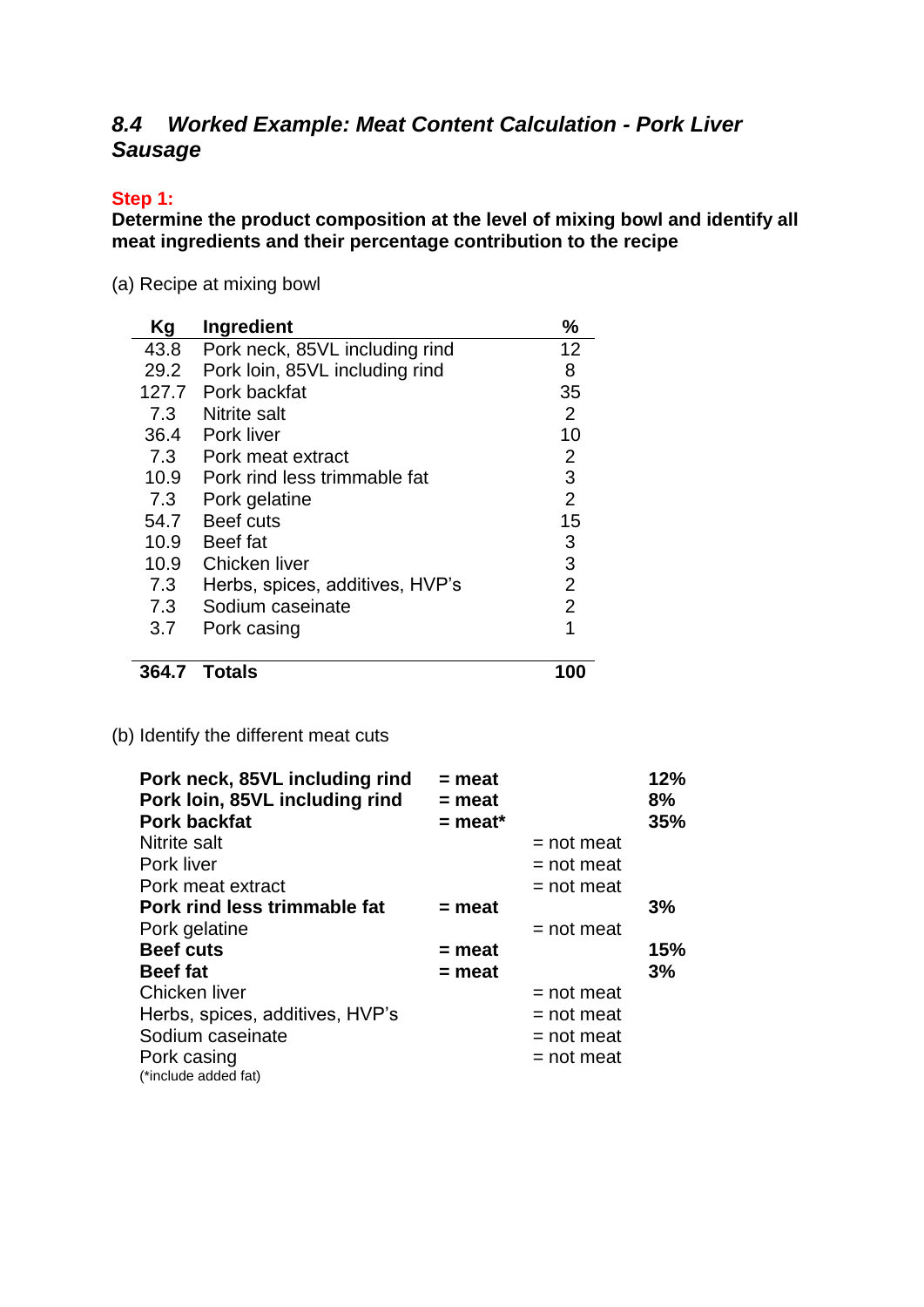# **Step 2:**

### **Group meat cuts in the recipe by species and calculate their combined percentage contribution to the recipe**

| Pork neck, 85VL including rind | 12% |
|--------------------------------|-----|
| Pork loin, 85VL including rind | 8%  |
| Pork backfat                   | 35% |
| Pork rind less trimmable fat   | 3%  |
| Pork 'Meat' Mixture            | 58% |

| Beef cuts                  | 15% |
|----------------------------|-----|
| Beef fat                   | 3%  |
| <b>Beef 'Meat' Mixture</b> | 18% |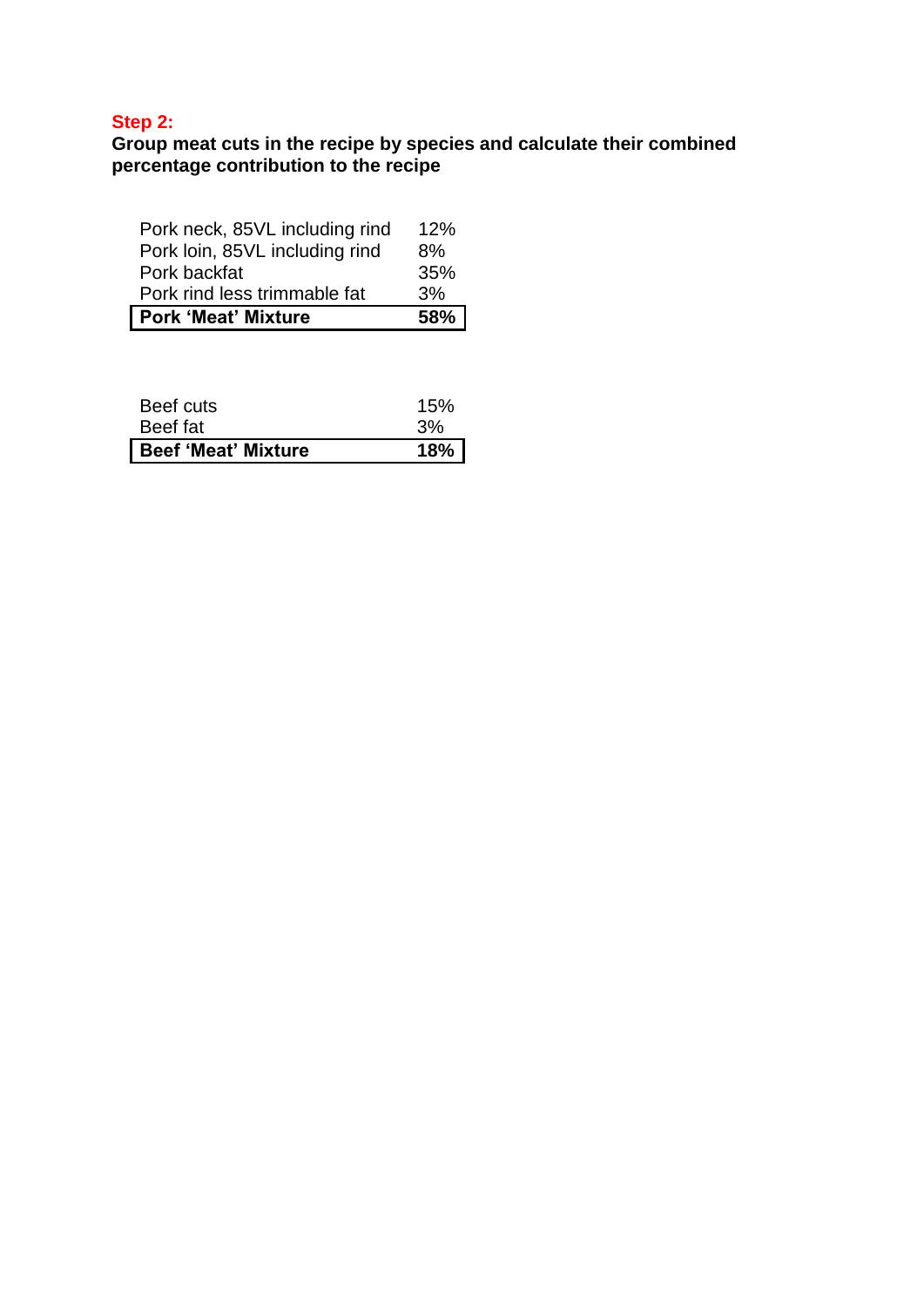# **Step 3: Determine % Protein, % Fat and % Collagen content for each species**

The collagen, fat and protein content must be determined using analytical methods or by reference to generally accepted compositional tables. If using generally accepted compositional data, the typical values for protein, fat and collagen in meat cuts compositional tables provided for in the FSA UK guidance note may be used. The typical values provided in the FSA UK guidance note are also outlined in Appendix 16 of this guidance note.

Care must be taken to exclude the following from the calculation/analysis:

- All non-meat cuts (e.g. pork liver)
- All non -meat nitrogen/protein sources (e.g. pork stock, caseinates, Hydrolysed Vegetable Protein)
- All non-meat collagen (e.g. pork gelatine, pork casing)
- All non -meat fat (e.g. refined fats, pork stock)

# **WORKED EXAMPLE:**

## **Determination of Total % Protein for each species**

## **PORK**

The pork ingredients can be listed as follows, with their corresponding % protein. The % protein for this example is determined from the reference compositional Table in Annex 16.

| <b>Meat cut</b>               | % Present |                | % Protein |              |
|-------------------------------|-----------|----------------|-----------|--------------|
| Pork neck 85VL including rind | 12%       | $\overline{A}$ | 17.4%     | l a          |
| Pork loin 85VL including rind | 8%        | B              | 18.9%     | $\mathsf{b}$ |
| Pork backfat                  | 35%       |                | 5.1%      | C            |
| Pork rind less trimmable fat  | 3%        |                | 34.5%     | d            |

Values in the table above have been denoted a letter for the purposes of the following formula. The formula below can be modified to include more or less ingredients i.e.  $(E \times e) + (F \times f)$  etc.

Total % Protein =  $(A \times a) + (B \times b) + (C \times c) + (D \times d)$  etc.  **100**

| <b>Total % Protein</b> | $= (12 \times 17.4) + (8 \times 18.9) + (35 \times 5.1) + (3 \times 34.5)$ |
|------------------------|----------------------------------------------------------------------------|
|                        | 100                                                                        |

$$
= \frac{208.8 + 151.2 + 178.5 + 103.5}{100}
$$

= **6.42% Protein in the Pork 'Meat' Mixture**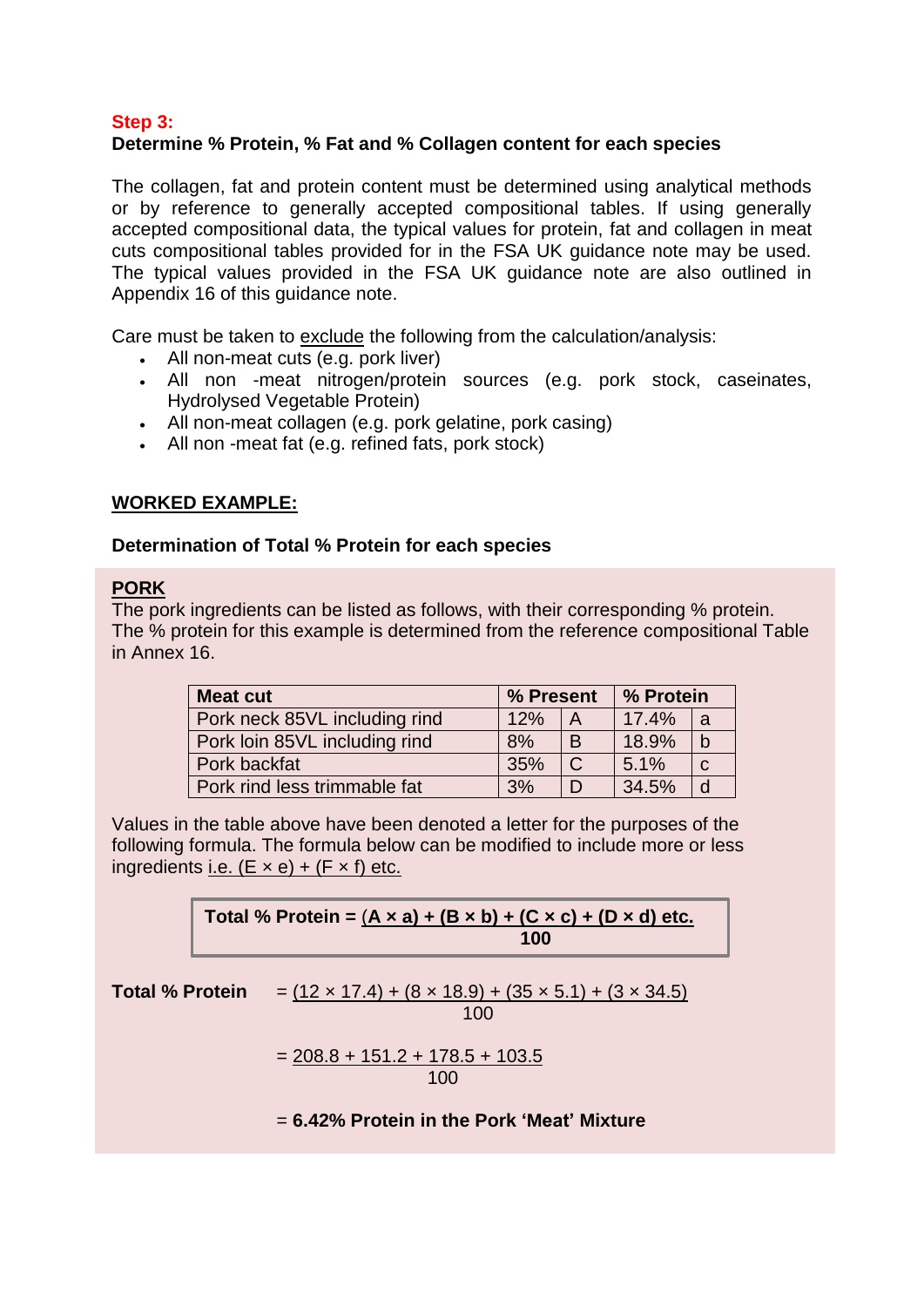The same calculation can be used to calculate the total % protein in the Beef 'Meat' Mixture.

| <b>Meat cut</b>   | % Present |  | ∣% Protein |  |
|-------------------|-----------|--|------------|--|
| Beef brisket lean | 15%       |  | 16.3%      |  |
| <b>Beef</b> fat   | 20/       |  | 7.3%       |  |

**Total % Protein**  $=$   $(15 \times 16.3) + (3 \times 7.3)$  100  $= 244.5 + 21.9$ 100

= **2.66% Protein in the Beef 'Meat' Mixture**

## **Determination of Total % Fat for each species**

# **PORK**

The pork ingredients can be listed as follows, with their corresponding % fat. The % fat for our example is determined from the reference compositional Table in Annex 16.

| <b>Meat cut</b>               | % Present<br>% Fat |               |       |              |
|-------------------------------|--------------------|---------------|-------|--------------|
| Pork neck 85VL including rind | 12%                | $\mathsf{A}$  | 21.1% | <sub>a</sub> |
| Pork loin 85VL including rind | 8%                 | B             | 22.5% | $\mathsf{b}$ |
| Pork backfat                  | 35%                | $\mathcal{C}$ | 78.6% | C            |
| Pork rind less trimmable fat  | 3%                 | D             | 10.0% | d            |

Values in the table above have been denoted a letter for the purposes of the following formula. The formula below can be modified to include more or less ingredients i.e.  $(E \times e) + (F \times f)$  etc.

> **Total % Fat = (A × a) + (B × b) + (C × c) + (D × d) etc. 100**

**Total % Fat** =  $(12 \times 21.1) + (8 \times 22.5) + (35 \times 78.6) + (3 \times 10)$ 100

$$
= \frac{253.2 + 180 + 2{751 + 30}}{100}
$$

= **32.14% Fat in the Pork 'Meat' Mixture**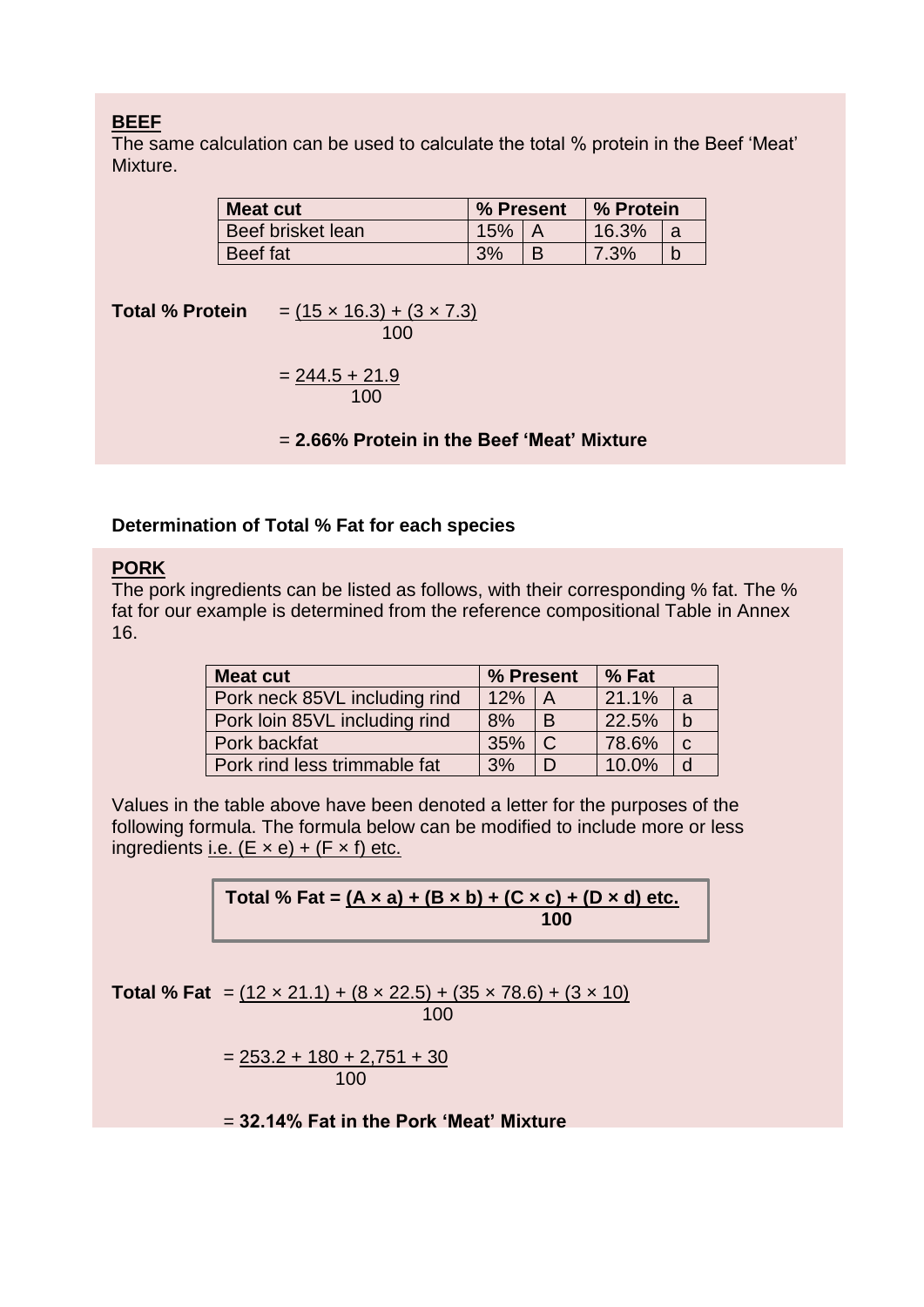The same calculation can be used to calculate the total % fat in the Beef 'Meat' Mixture.

| <b>Meat cut</b>          | % Present |  | % Fat  |   |
|--------------------------|-----------|--|--------|---|
| <b>Beef brisket lean</b> | 15%       |  | 27.6 % | a |
| Beef fat                 | 3%        |  | 74.8%  |   |

**Total % Fat** =  $(15 \times 27.6) + (3 \times 74.8)$ 100

> $= 414 + 224.4$ 100

= **6.38% Fat in the Beef 'Meat' Mixture**

#### **Determination of Total % Collagen for each species**

#### **PORK**

The pork ingredients can be listed as follows, with their corresponding % Collagen. The % Collagen for our example is determined from the reference compositional Table in Annex 16.

| <b>Meat cut</b>               | % Present |              |       | % Collagen  |  |
|-------------------------------|-----------|--------------|-------|-------------|--|
| Pork neck 85VL including rind | 12%       | $\mathsf{A}$ | 3.12% | l a         |  |
| Pork loin 85VL including rind | 8%        | B            | 3.76% | $\mathbf b$ |  |
| Pork backfat                  | 35%       | <sub>C</sub> | 3.68% | $\mathbf C$ |  |
| Pork rind less trimmable fat  | 3%        | D            | 22.4% | d           |  |

Values in the table above have been denoted a letter for the purposes of the following formula. The formula below can be modified to include more or less ingredients i.e.  $(E \times e) + (F \times f)$  etc.

> Total % Collagen =  $(A \times a) + (B \times b) + (C \times c) + (D \times d)$  etc.  **100**

**Total % Collagen** =  $(12 \times 3.12) + (8 \times 3.76) + (35 \times 3.68) + (3 \times 22.4)$ 100

> $=$  37.44 + 30.08 + 128.8 + 67.2 100

= **2.64% Collagen in the Pork 'Meat' Mixture**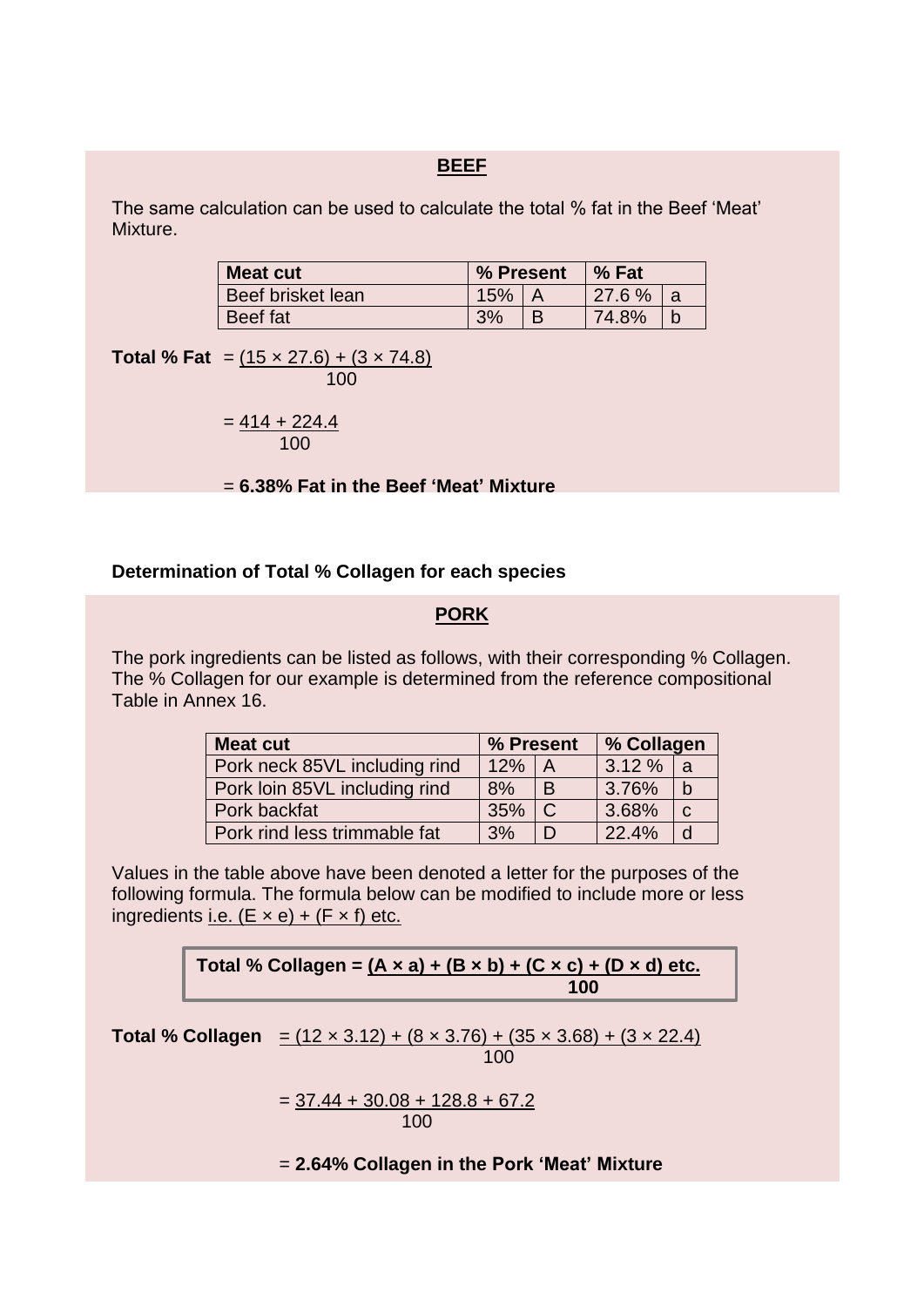The same calculation can be carried out to calculate the total % collagen in the Beef 'Meat' Mixture.

| Meat ingredient   | % Present |  |       | % Collagen |  |
|-------------------|-----------|--|-------|------------|--|
| Beef brisket lean | 15%       |  | 2.56% | a          |  |
| Beef fat          | 3%        |  | 5.76% |            |  |

**Total % Collagen** =  $(15 \times 2.56) + (3 \times 5.76)$ 100

$$
=\frac{38.4+17.28}{100}
$$

= **0.56% Collagen in the Beef 'Meat' Mixture**

We now have the following values determined for our pork and beef 'meat' mix example;

**Pork 'Meat' Mixture Total % Protein =6.42% Total % Fat =32.14% Total % Collagen = 2.64%** 

**Beef 'Meat' Mixture Total % Protein = 2.66% Total % Fat = 6.38% Total % Collagen = 0.56%**

These figures can be used to:

- Calculate the maximum permitted connective tissue
- Calculate excess collagen, if any
- Calculate excess connective tissue, if any
- Calculate the maximum permitted fat,
- Calculate excess fat, if any
- Calculate the meat content per species
- Express meat content as a proportion of the mixing bowl ingredients per species

However, one other set value is also required. Regulation (EU) No. 1169/2011 sets out maximum fat and connective tissue content for ingredients designated by the term 'meat'. This Regulation indicates:

## **Maximum limits of fat in pork is 30% Maximum limits of connective tissue in pork is 25%**

**Maximum limits of fat in beef is 25% Maximum limits of connective tissue in beef is 25%**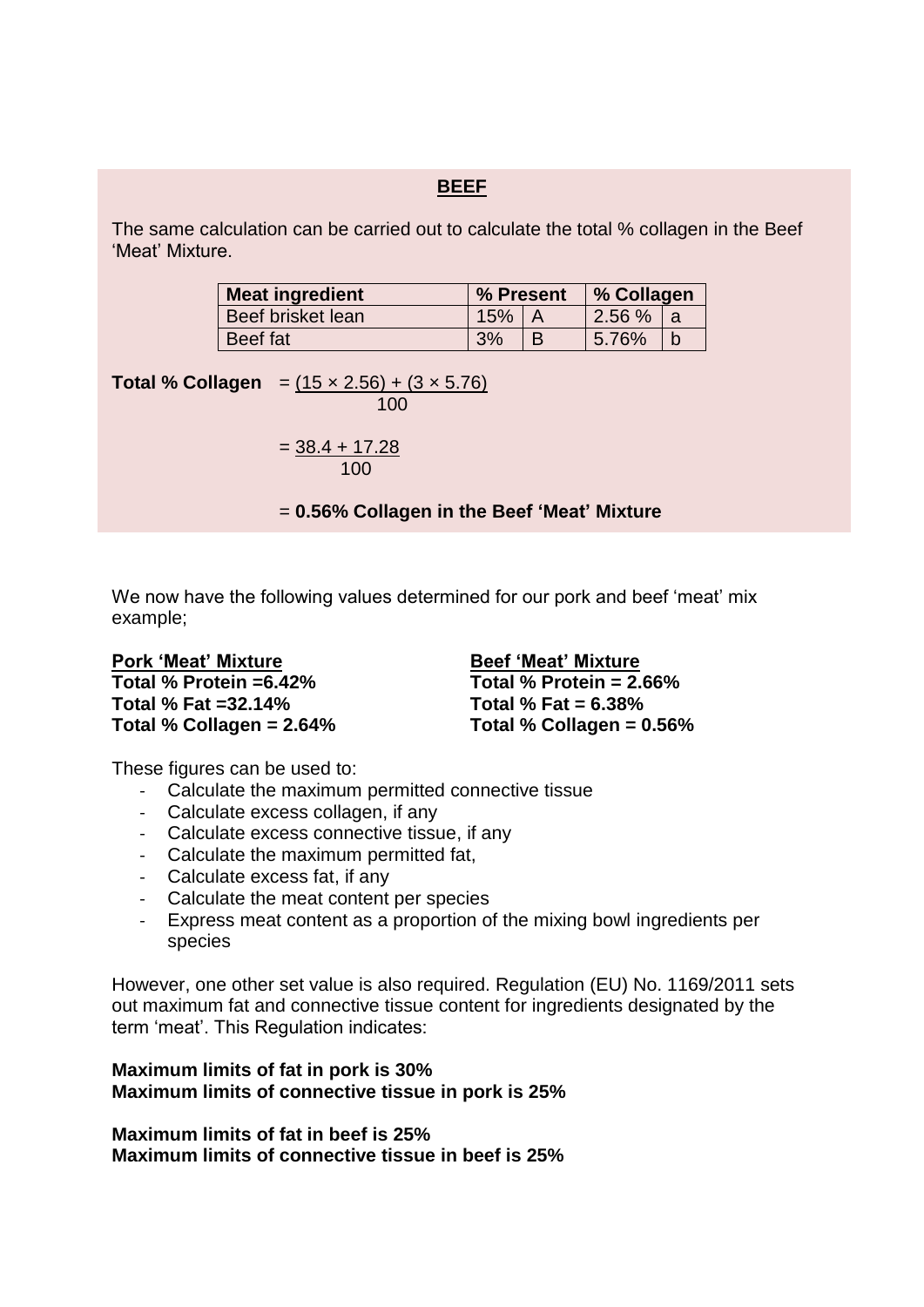We can now proceed to the calculation using Steps 4-9.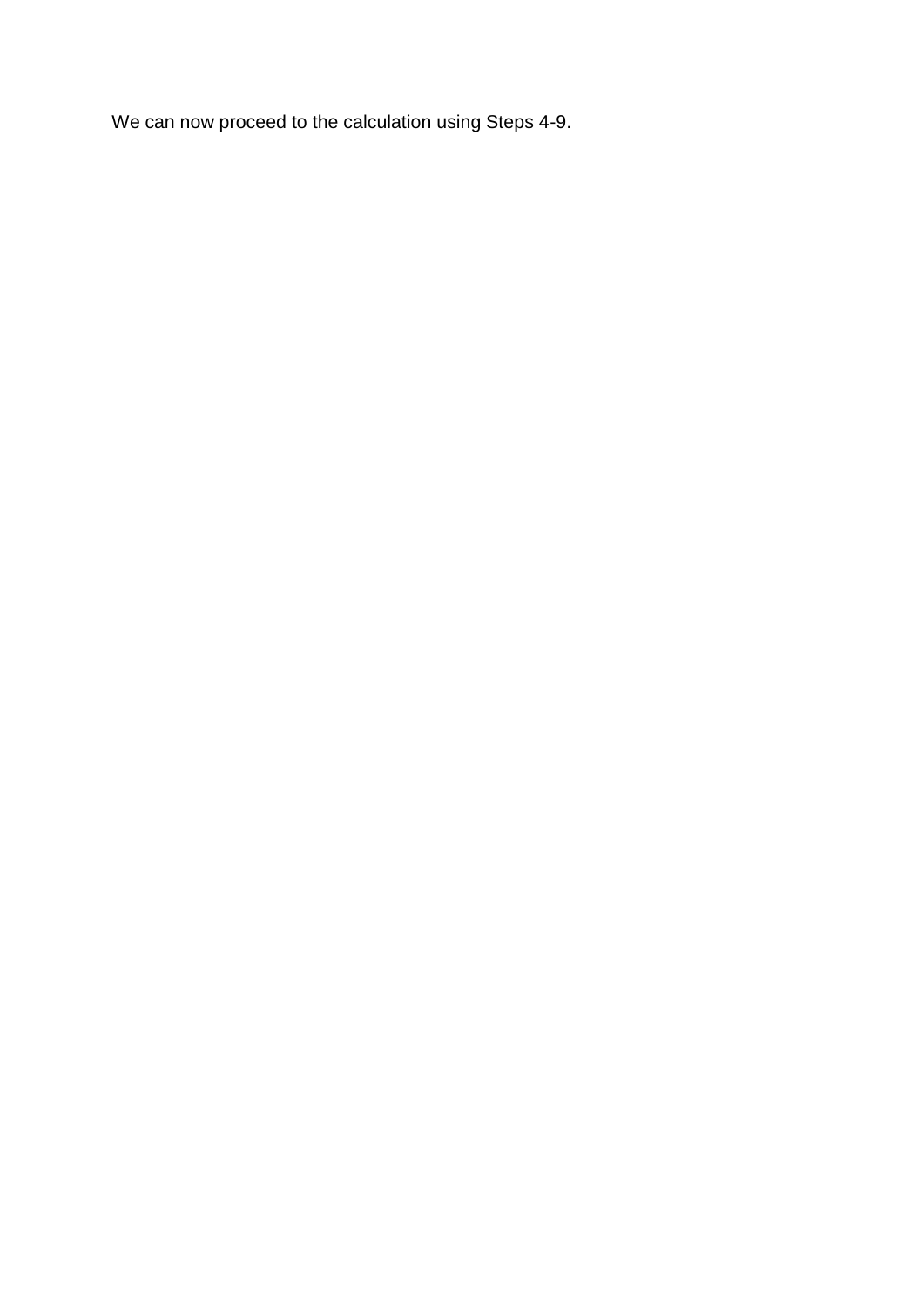# **Step 4:**

**Calculate the maximum permitted connective tissue content, expressed as collagen (MAXCOL) using the following equation:**

> **% MAXCOL = % LIMITCOL × (% Protein – % Collagen) (100 − % LIMIT**<sub>COL</sub>)

Where %LIMIT<sub>COL</sub> = the maximum percentage of connective tissue content expressed as collagen of the selected meat species as defined in Regulation (EU) No. 1169/2011.

## **Step 5:**

**(a) Calculate excess collagen (EX<sub>COL</sub>)** 

% 
$$
EX_{COL}
$$
 = % Collagen – % MAX<sub>COL</sub>)

If the % excess collagen ( $EX_{\text{COL}}$ ) is less than or equal to ( $\leq$ ) 0%, there is no need for Step 5(b) as there is simply no excess.

If the % excess collagen is greater than  $(>)$  0%, then Step 5(b) does apply. Since collagen is an analytical parameter by which connective tissue is assessed, the % excess collagen must be converted into % excess connective tissue (%  $EX_{CT}$ ). This is done using a conversion factor of 4.625, as per the equation below (Step 5(b)).

# **(b) Calculate excess connective tissue (EX<sub>CT</sub>)**

% 
$$
EX_{CT} = % EX_{COL} \times 4.625
$$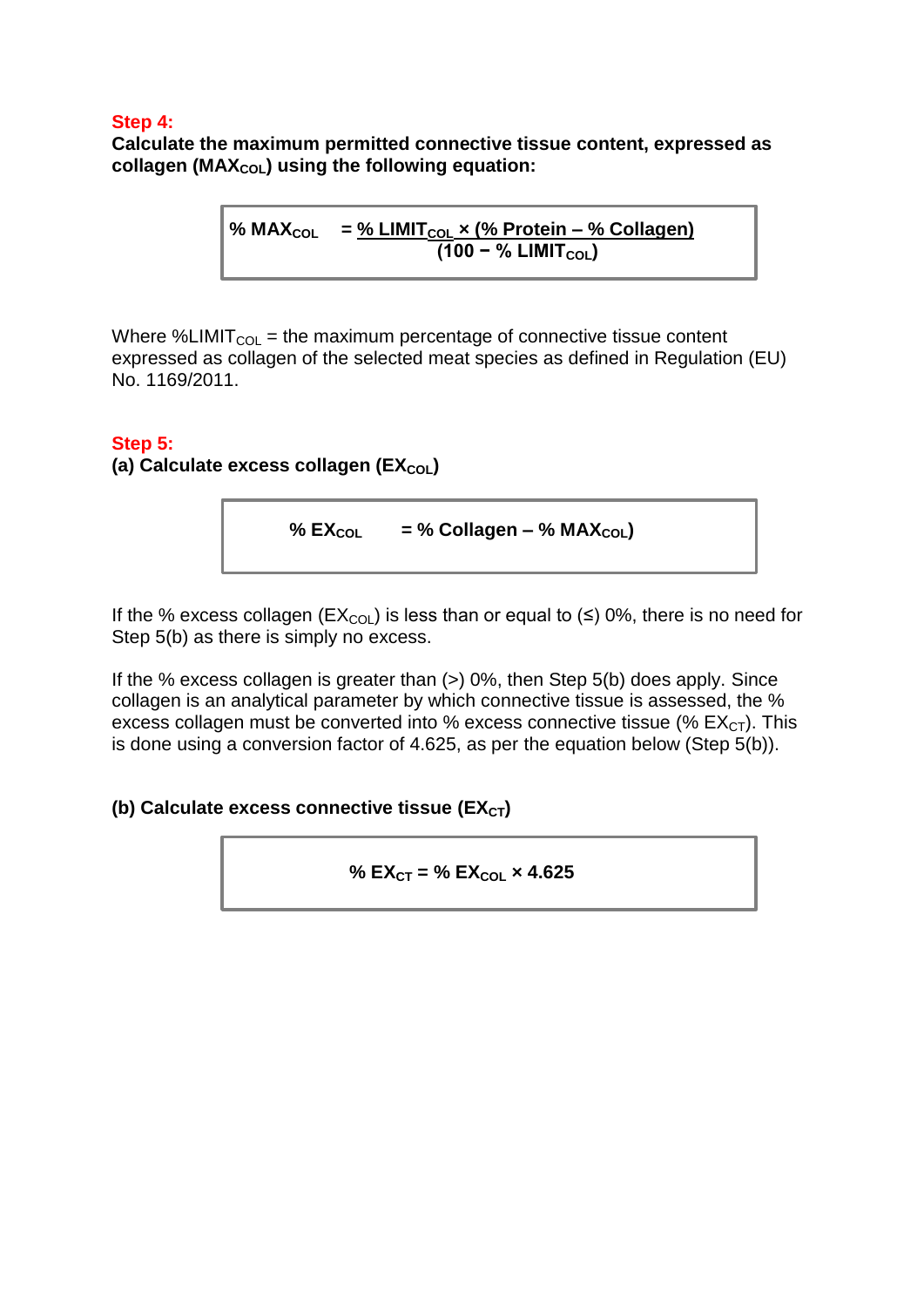#### **WORKED EXAMPLE CONTINUED:**

## **Calculate the maximum permitted connective tissue (% MAX<sub>COL</sub>), excess collagen (% EXCOL) and excess connective tissue (% EXCT) for each species**

# **PORK**

| Protein = $6.42\%$<br>$Pat = 32.14\%$<br>Collagen = $2.64\%$ | Maximum limit of fat in pork (%LIMIT $_{FAT}$ ) = 30%                         |
|--------------------------------------------------------------|-------------------------------------------------------------------------------|
|                                                              | <u>Maximum limit of connective tissue in pork (%LIMIT<sub>CT</sub>) = 25%</u> |
| % $MAX_{COL}$                                                | $= 25 \times (6.42 - 2.64)$<br>$(100 - 25)$                                   |
|                                                              | $= 25 \times 3.78$<br>75                                                      |
|                                                              | $= 1.26\%$                                                                    |
| % $EX_{COL}$                                                 | $= 2.64\% - 1.26\%$                                                           |
|                                                              | $= 1.38\%$                                                                    |
| $%$ EX <sub>CT</sub>                                         | $= 1.38\% \times 4.625$                                                       |
|                                                              | $= 6.38%$                                                                     |

There is **6.38%** excess connective tissue that cannot be considered as 'Pork Meat' in the list of ingredients, but must be declared as 'Pork Connective Tissue' on the label.

#### **BEEF**

Protein  $= 2.66\%$  $Fat = 6.38%$ Collagen  $= 0.56%$ Maximum limit of fat (%LIMIT $_{FAT}$ ) in beef = 25% Maximum limit of connective tissue in beef (%LIMIT<sub>CT</sub>) =  $25\%$ 

% MAX<sub>COL</sub> = 
$$
\frac{25 \times (2.66 - 0.56)}{(100 - 25)}
$$
  
=  $\frac{25 \times 2.1}{75}$   
= **0.7%**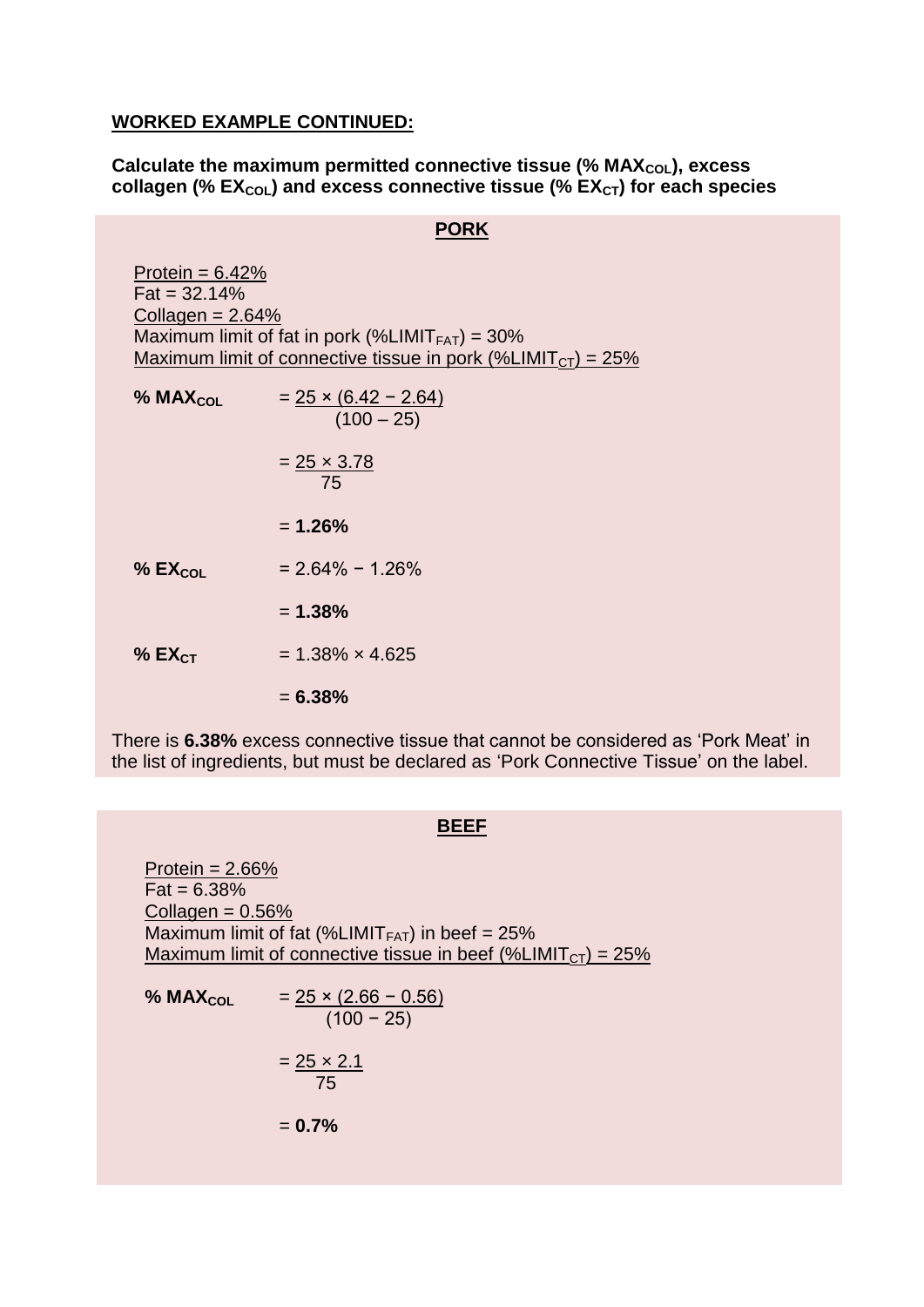% **EX<sub>COL</sub>** = 
$$
0.56\% - 0.7\%
$$

$$
=-0.14\%
$$

In this example, % EX<sub>COL</sub> is <0%. Therefore, there is **no need for step 3** (% Excess connective tissue), as there is no excess collagen and therefore no excess connective tissue.

# **Step 6:**

**Calculate the maximum permitted fat content (% MAXFAT) which is expressed as a proportion of the 'meat' components.** 

In order to do this, excess connective tissue (i.e. collagen) must first be excluded from the calculation, as it is not considered 'meat'.

For this reason there are two separate **formulae A** and **B**:

**(A)** If there is **no excess** collagen (≤0%) recorded in Step 5, the following formula applies:

% MAX<sub>FAT</sub> = 
$$
\frac{\% LIMIT_{FAT} \times (100 - % Fat)}{(100 - % LIMIT_{FAT})}
$$

**(B)** If there is **excess** collagen (>0%) recorded in Step 5, the following formula applies:

**% MAXFAT = % LIMITFAT x (100 − % EXCOL − %Fat) (100 − % LIMITFAT)**

If **% Fat** (calculated in Step 3) is:

- greater (>) than the calculated **% MAXFAT**, Step 7 applies
- less than (<) than the calculated **% MAXFAT**, Step 7 does not apply

## **Step 7:**

**Calculate excess fat (% EXFAT) content**

Excess fat must be calculated and declared separately on the list of ingredients.

**% EXFAT = % Fat − % MAXFAT**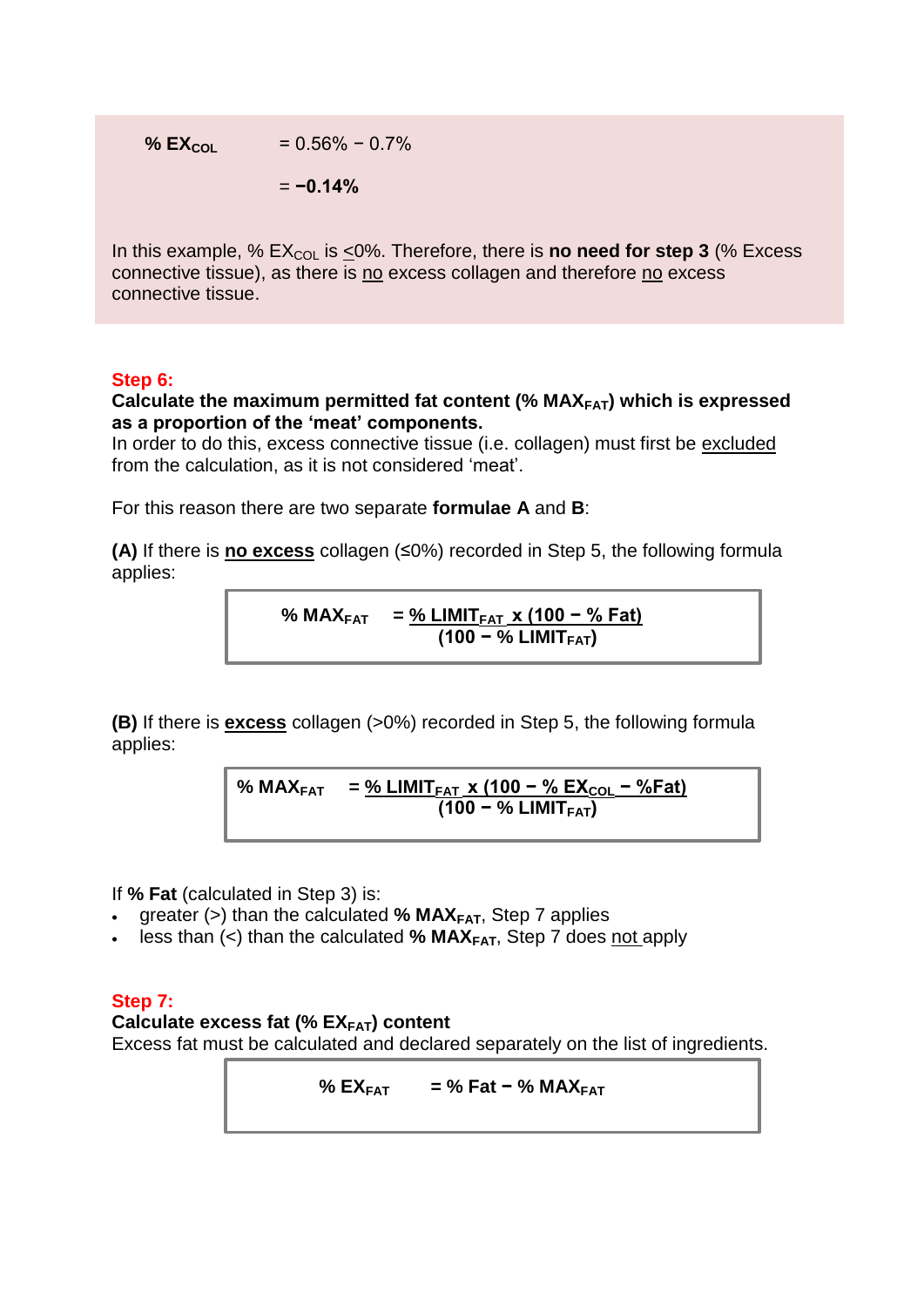#### **WORKED EXAMPLE CONTINUED:**

**Calculate the maximum permitted fat content (MAXFAT) for each species. This is expressed as a proportion of the 'meat' components**

## **PORK**

For the Pork 'Meat' Mixture there is an excess of collagen. Therefore, formula B of step 6 applies.

#### *Pork 'Meat' Mixture*

Protein  $= 6.42\%$  $Pat = 32.14%$  $Collagen = 2.64%$ Maximum limits of fat ( $MAX<sub>FAT</sub>$ ) in pork is 30% Maximum limits of connective tissue ( $MAX<sub>CT</sub>$ ) in pork is 25% Allowed collagen content (%  $MAX_{COL}$ ) = 1.26% Excess collagen  $(EX<sub>COI</sub>) = 1.38%$ Excess connective tissue  $(EX<sub>CT</sub>) = 6.38 %$ 

% MAX<sub>FAT</sub> = 
$$
\frac{30 \times (100 - 1.38 - 32.14)}{(100 - 30)}
$$
  
=  $\frac{30 \times 66.48}{70}$   
=  $\frac{1994.4}{70}$   
= 28.49%

The fat content of the Pork 'Meat' Mixture is 32.14%, which is greater than the % Maximum amount of permitted fat of 28.49%, therefore there is excess fat, and step 7 applies:

 $\%$  **EX**<sub>FAT</sub> = 32.14% – 28.49%

 $= 3.65%$ 

Therefore, there is **3.65% excess fat** that cannot be considered as 'Pork Meat' in the list of ingredients, but must be declared as 'Pork Fat' on the label.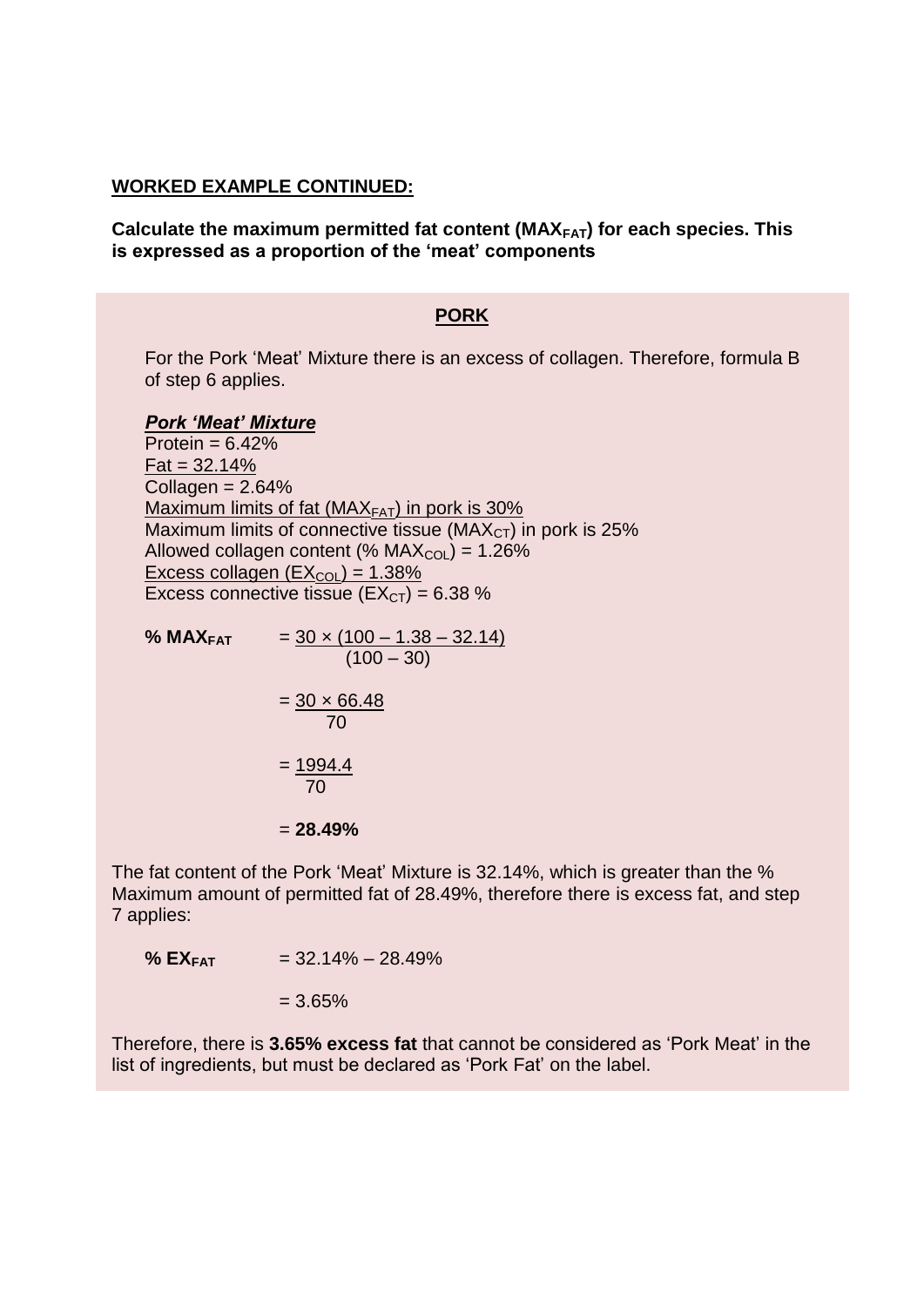For the beef 'meat' mix there is no excess of collagen, therefore formula A of Step 6 applies.

#### *Beef 'Meat' Mixture*

Protein  $= 2.66\%$  $Pat = 6.38%$ Collagen  $= 0.56\%$ Maximum limits of fat (LIMIT $_{FAT}$ ) in beef in 25% Maximum limits of connective tissue (LIMIT $_{\text{CT}}$ ) in beef is 25% Allowed collagen content  $= 0.7\%$ Excess collagen  $(EX_{COI}) = 0\%$ Excess connective tissue  $(EX<sub>CT</sub>) = 0%$ 

**% MAXFAT** = 25 × (100 − 6.38) (100 − 25)  $= 25 \times 93.62$ 75 - Paul Barnett, amerikansk <mark>75</mark> = **31.2%**

The fat content of the beef 'meat' mixture is 6.38%, which is less than the **% Maximum amount of permitted fat** of **31.2%,** therefore there will be no excess fat and Step 7 does not apply.

#### **Step 8:**

**Calculate the meat content per species**

% **Meat content** = 100% – %
$$
X_{\text{FAT}} -
$$
 % $EX_{\text{CT}}$ 

In order to calculate the 'meat' content of the meat mixture per species, excess fat and excess connective tissue must be subtracted from the meat mixture as a whole. Meat can then be expressed as a proportion of the mixing bowl of ingredients, as per Step 9.

#### **Step 9:**

**Express meat content as a proportion of the mixing bowl ingredients per species**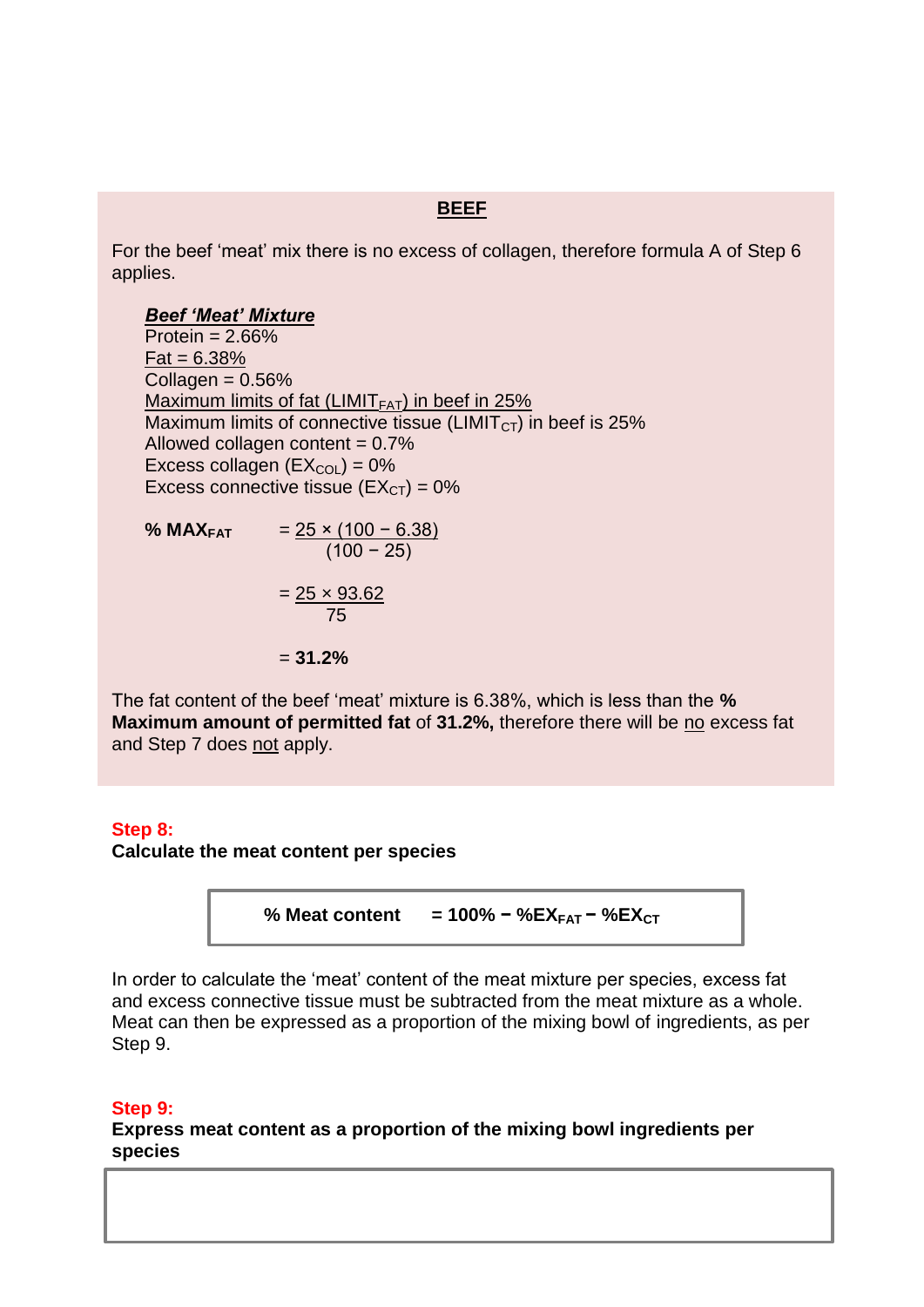#### **% Total 'meat' in recipe = % 'meat' per species in mixing bowl** × **Meat content 100**

## **WORKED EXAMPLE CONTINUED:**

**Calculate the 'meat' content per species**

## **PORK**

#### *Pork 'Meat' Mixture*

Protein  $= 6.42\%$  $Pat = 32.14%$  $Collagen =  $2.64\%$$ Maximum limits of fat in pork  $=$  30% Maximum limits of connective tissue in pork = 25% Allowed collagen content  $= 1.26\%$ Excess collagen = 1.38% Excess connective tissue = 6.38% Maximum amount of permitted fat = 28.49% Excess fat  $= 3.65\%$ 

**Pork 'Meat' Content** = 100% − 3.65% − 1.38%

## = **94.97%**

The pork 'meat' content as covered by the definition is 94.97%, but the other ingredients in the recipe must also be taken into account and the *meat content must be expressed as a proportion of the mixing bowl of ingredients*. The total pork 'meat' in recipe was calculated as 58%, of which 94.97% is meat. Therefore:

**Final Pork 'Meat' Content**  $= 58 \times 94.97\%$ (as a proportion of mixing bowl 100 ingredients) = **55.08%**

The final pork 'meat' content is calculated at **55.08%** and the final figures are as follows:

> **FINAL VALUES FOR PORK 'Meat' Content = 55.08% Excess Connective Tissue = 6.38% Excess Fat = 3.65%**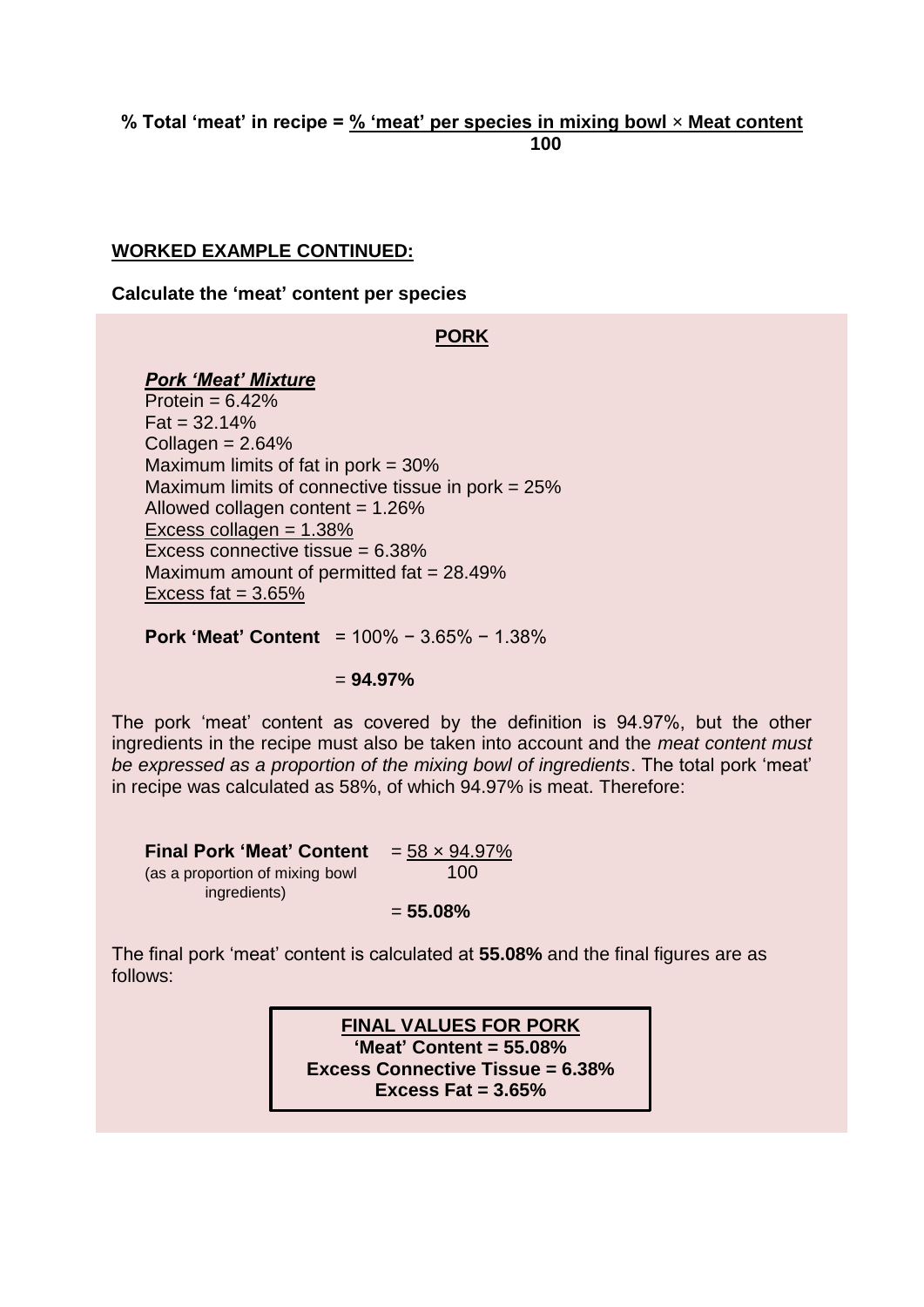# **Beef 'Meat' Mixture**

Protein  $= 2.66\%$  $Fat = 6.38%$ Collagen  $= 0.56\%$ Maximum limits of fat in beef in 25% Maximum limits of connective tissue in beef is 25% Allowed collagen content  $= 0.7\%$ Excess collagen = 0% Excess connective tissue = 0% Maximum amount of permitted fat = 31.2% Excess fat  $= 0\%$ 

**Beef 'meat' content** = 100% − 0% − 0%

#### $= 100\%$

The total beef 'meat' in the recipe was calculated as 18%, of which 100% is meat, so therefore the final figure for beef 'meat' is 18%.

**Final beef 'meat' content**  $= 18 \times 100\%$ 100 and 200 and 200 and 200 and 200 and 200

 $= 18%$ 

**FINAL VALUES FOR BEEF 'Meat' content = 18% Excess Connective Tissue = 0% Excess Fat = 0%**

#### **Labelling**

When all elements of Regulation (EU) No. 1169/2011 have been applied, the list of ingredients for Pork Liver Sausage could read as follows:

#### **Ingredients:**

Meat 73% (Pork, Beef)<sup>1</sup>, Pork liver 10%, Pork fat, Chicken liver, Pork rind, Pork stock, Pork gelatine, Herbs, Salt, Milk proteins, Antioxidants: E330, E301, Spices,